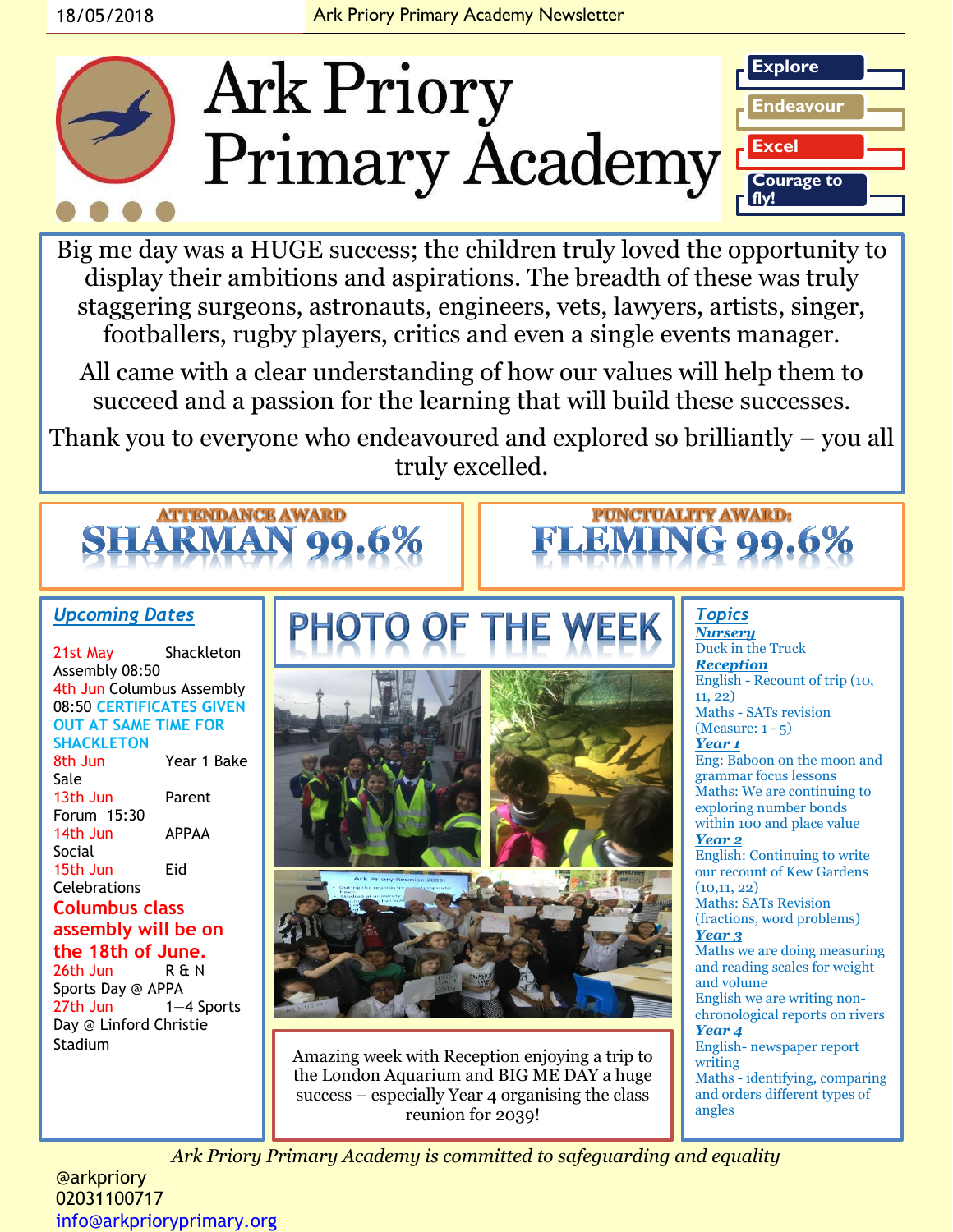### **Celebration Achievement**

Parents of Children named below are welcome to attend awards assembly These children will receive their certificate on: 11th June 2018 Yrs. 2, 3 & 4 08:50 Yrs. R & 1 09:45

|   | <b>COURAGE</b> | <b>EXPLORE</b> | <b>ENDEAVOUR</b> | <b>EXCEL</b>  |
|---|----------------|----------------|------------------|---------------|
| D | Eeman          | Kavse          | Inhelia          | Albert        |
|   | Janival        | Jude           | Sulaimar         | Katerina      |
|   | .onrad         |                | 11011            | <b>Steven</b> |
|   |                |                |                  |               |
|   | Francesca      | Alice          | Wa               |               |

| ∸ |          |
|---|----------|
|   | Emily    |
|   | Amelia G |
|   |          |
|   | Alafia   |



*Ark Priory Primary Academy is committed to safeguarding and equality*  @arkpriory 02031100717 [info@arkprioryprimary.org](mailto:info@arkprioryprimary.org)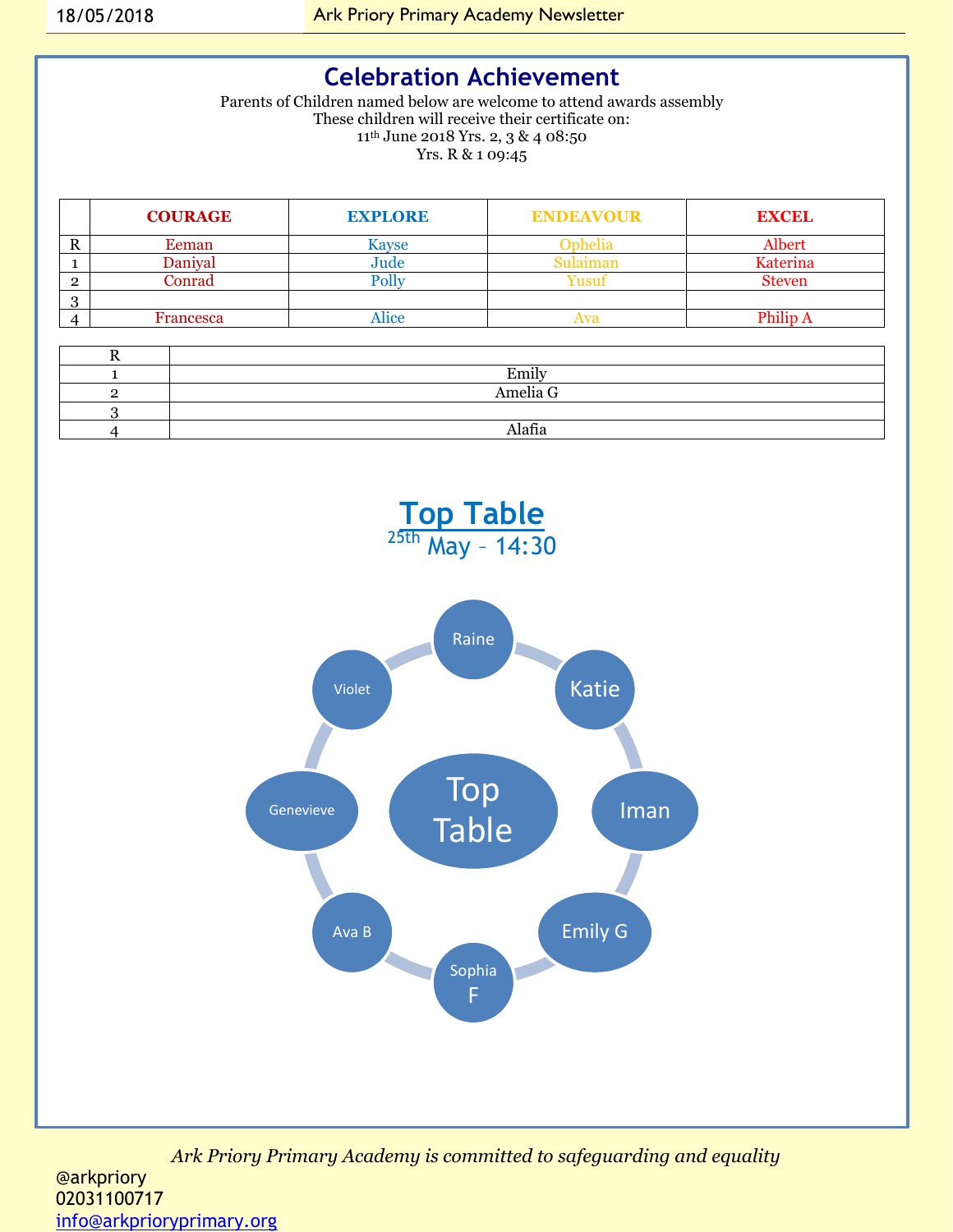# **Notices**

#### **Nursery**

#### **Reception**

Reception Shackleton assembly at 8:50 followed by achievements assembly

#### **Year 1**

- All year 1 P.E is on TUESDAY and THURSDAYS! Please come dressed in P.E kit on these days.
- Year 1 would love any parent volunteers to read with children in the afternoons. If you are interested please email a.canavan@arkprioryprimary.org to set up times and preferable days. Thank you!

#### **Year 2**

#### **SATS – these will be taking place on the WC 21st May it is imperative that absence is avoided at all costs for those weeks. If a child has not recorded a score before the end of May these assessments cannot be taken and the outcome is void for that pupil.**

#### **Year 3**

- Brunel Swimming is on Tuesday and PE is on Thursday
- Archimedes PE is on Tuesday and Swimming is on Thursday
- Please can you ensure that your child has a swimming hat for their swimming lessons

#### **Year 4**

- Fleming need to wear PE uniforms every Tuesday and Wednesday for summer term
- An increasing number of children are bringing toys and special objects to school. Please remind your children to leave these items at home to prevent objects being lost or damaged.

**PARENT VOLUNTEER REQUEST: Ark Priory Primary will be running their annual Book Fair on the 14th - 17th May from 4 - 4:45pm. We are looking for volunteers to help run the fair after school. If you are interested, please contact Miss Cox at [armstrong@arkprioryprimary.org](mailto:armstrong@arkprioryprimary.org)**

**Dates to remember for the STEM fair**

15th June- Sign up to get a place/table in the hall 21st June– Bring your Project to School. 22nd June – FAIR Day! Handy websites for the STEM fair [http://www.all-science-fair-projects.com](http://www.all-science-fair-projects.com/) <https://www.opencolleges.edu.au/informed/teacher-resources/science-fair-projects/#gettingstarted> <https://www.sciencebuddies.org/science-fair-projects/project-ideas>

SUMMER UNIFORM IS OPTIONAL FROM NOW AND COMPULSORY FROM MAY HALF TERM.

#### *Deadline for Class Photos is Tuesday 22nd May 2018. These must be done through the office and cannot be done online at all. If you have lost yours, please come to the office and we can photocopy the master version.*

Tickets for the Ark Music Festival on the 23rd of June will be available from the office/Miss Carroll. Tickets are free and are limited to a max of 2 per family and they will be given on a first come first serve basis. Because of the limited number of tickets available for the event, ticket can only be given to families of children who are performing at the event.

*Ark Priory Primary Academy is committed to safeguarding and equality* 

@arkpriory 02031100717 [info@arkprioryprimary.org](mailto:info@arkprioryprimary.org)